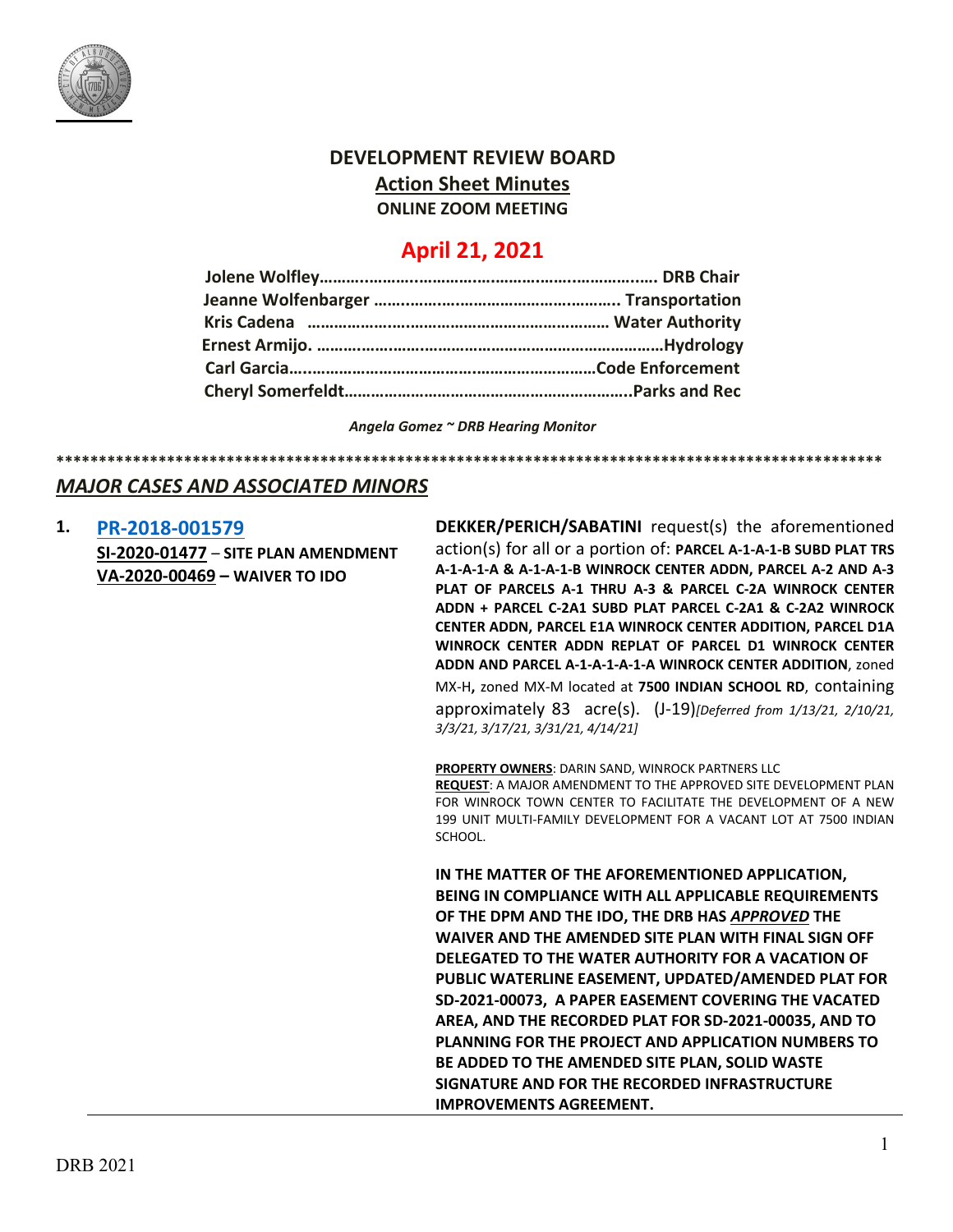| 2. | PR-2018-001579<br>SD-2021-00035 - PRELIMINARY/FINAL<br><b>PLAT</b> | MODULUS ARCHITECTS, INC C/O ANGELA WILLIAMSON,<br>CEO agent for WINROCK PARTNERS<br>request(s) the<br>aforementioned action(s) for all or a portion of: PARCEL Z<br>FINAL PLAT PARCEL Z AND TRACTS A, D, E, F, F-1, G & H,<br>WINROCK CENTER ADDITION zoned MX-H, located at 2100<br>LOUSIANA BLVD NE between INDIAN SCHOOL and I-40<br>containing approximately 28.86 acre(s). (J-19)[Deferred from<br>3/10/21, 3/31/21, 4/14/21]                                                                                                                                                                                                        |
|----|--------------------------------------------------------------------|-------------------------------------------------------------------------------------------------------------------------------------------------------------------------------------------------------------------------------------------------------------------------------------------------------------------------------------------------------------------------------------------------------------------------------------------------------------------------------------------------------------------------------------------------------------------------------------------------------------------------------------------|
|    |                                                                    | PROPERTY OWNERS: SUN CAPITAL HOTELS. OWNERS; WINROCK<br><b>PARTNERS</b><br>REQUEST: PRELIMINARY PLAT FOR WINROCK TOWN CENTER FOR A<br>NEW HOTEL - APPROXIMATELY 149 ROOMS ENCOMPASSING +/-80,000<br>SQ FT                                                                                                                                                                                                                                                                                                                                                                                                                                 |
|    |                                                                    | IN THE MATTER OF THE AFOREMENTIONED APPLICATION,<br>BEING IN COMPLIANCE WITH ALL APPLICABLE REQUIREMENTS<br>OF THE DPM AND THE IDO, THE DRB HAS APPROVED THE<br>PRELIMINARY/FINAL PLAT. FINAL SIGN OFF IS DELEGATED TO<br>THE WATER AUTHORITY FOR A CORRECTED EASEMENT CALL<br>OUT ON SHEET 14, THE ADDITION OF A DIMENSION FOR A<br><b>GRANTED WATER AUTHORITY EASEMENT WITHIN TRACT "J"</b><br>AND A PAPER EASEMENT FOR WATER AND SEWER LOCATED<br>NORTH OF TRACT "J", AND TO PLANNING FOR UTILITY<br><b>COMPANIES SIGNATURES, AMAFCA SIGNATURE, AGIS DXF FILE</b><br>AND THE RECORDED INFRASTRUCTURE IMPROVEMENTS<br><b>AGREEMENT.</b> |
| 3. | PR-2019-002761<br>SI-2021-00255 - SITE PLAN AMENDMENT              | <b>CONSENSUS</b><br><b>PLANNING</b><br>INC.<br><b>LEGACY</b><br>agent<br>for<br><b>DEVELOPMENT &amp; MANAGEMENT, LLC</b> request(s) the<br>aforementioned action(s) for all or a portion of LOTS 8-A &<br>23-A BLOCK 26 TRACT A UNIT B, NORTH ALBUQUERQUE<br>ACRES zoned NR-BP and MX-L, located at 6501 EAGLE ROCK<br>AVE NE between SAN PEDRO DR NE and LOUISIANA BLVD<br>NE, containing approximately 5.6759 acre(s). (C-18){Deferred<br>from 4/14/21]                                                                                                                                                                                 |
|    |                                                                    | <b>PROPERTY OWNERS: LEGACY DEVELOPMENT &amp; MANAGEMENT, LLC</b><br><b>REQUEST: MAJOR AMENDMENT TO REMOVE LOT 8-A FROM PRIOR SITE</b><br>PLAN APPROVAL                                                                                                                                                                                                                                                                                                                                                                                                                                                                                    |
|    |                                                                    | DEFERRED TO MAY 5TH, 2021.                                                                                                                                                                                                                                                                                                                                                                                                                                                                                                                                                                                                                |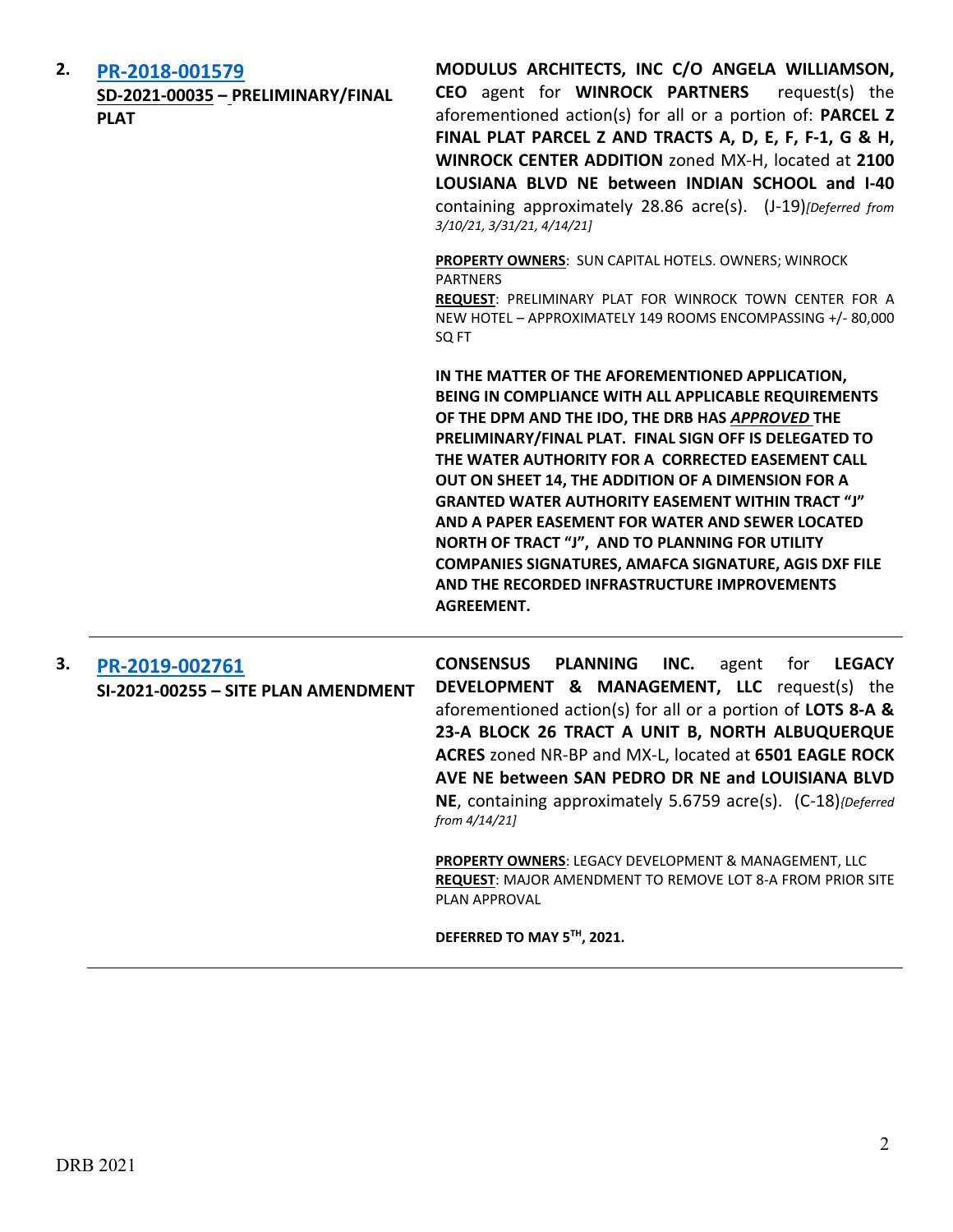| 4. | PR-2019-002761<br>SI-2021-00256 - SITE PLAN                                                                                                                                                                                                 | <b>CONSENSUS PLANNING</b><br>INC.<br><b>LEGACY</b><br>agent<br>for <b>f</b><br>DEVELOPMENT & MANAGEMENT, LLC request(s) the<br>aforementioned action(s) for all or a portion of LOTS 8-A, 11<br>& 12, 26 TRACT A UNIT B, NORTH ALBUQUERQUE ACRES<br>zoned MX-L, located at 6700 & 6716 MODESTO AVE NE<br>between SAN PEDRO DR NE and LOUISIANA BLVD NE,<br>containing approximately 4.7885 acre(s). (C-18) {Deferred from<br>4/14/21<br>PROPERTY OWNERS: LEGACY DEVELOPMENT & MANAGEMENT, LLC<br>REQUEST: SITE PLAN FOR 120-UNIT MULTI-FAMILY RESIDENTIAL<br>DEVELOPMENT<br>DEFERRED TO MAY 5TH, 2021. |
|----|---------------------------------------------------------------------------------------------------------------------------------------------------------------------------------------------------------------------------------------------|--------------------------------------------------------------------------------------------------------------------------------------------------------------------------------------------------------------------------------------------------------------------------------------------------------------------------------------------------------------------------------------------------------------------------------------------------------------------------------------------------------------------------------------------------------------------------------------------------------|
| 5. | PR-2019-002761<br>SD-2021-00053 - PRELIMINARY/FINAL<br><b>PLAT</b><br>SD-2019-00056-VACATION OF PUBLIC<br><b>EASEMENT</b><br>SD-2019-00055 - VACATION OF PUBLIC<br><b>EASEMENT</b><br>SD-2021-00054 - VACATION OF PUBLIC<br><b>EASEMENT</b> | CSI - CARTESIAN SURVEY'S INC. agent for FAIZEL KASSEM<br>C/O KASSAM LAND ACQUISITION 9 LLC request(s) the<br>aforementioned action(s) for all or a portion of 8-A, 11 & 12<br>BLOCK 26 NAA, TR. A, UNIT B zoned NR-BP, located on<br>MODESTO AVE between OBSIDIAN ST NE and SAN PEDRO<br>DR NE, containing approximately 4.7885 acre(s).<br>$(C-$<br>18)[Deferred from 3/31/21, 4/14/21]<br>PROPERTY OWNERS: FAIZEL KASSEM C/O KASSAM LAND ACQUISITION 9                                                                                                                                               |
|    |                                                                                                                                                                                                                                             | LLC<br><b>REQUEST:</b> SURDIVIDE EXISTING 3 LOTS INTO 1 INDIVIDUAL LOT VACATE                                                                                                                                                                                                                                                                                                                                                                                                                                                                                                                          |

**REQUEST**: SUBDIVIDE EXISTING 3 LOTS INTO 1 INDIVIDUAL LOT, VACATE EASEMENTS, GRANT EASEMENTS AND DEDICATE RIGHT-OF-WAY

**DEFERRED TO MAY 5TH, 2021.**

### *MAJOR CASES*

**6. [PR-2020-004820](http://data.cabq.gov/government/planning/DRB/PR-2020-004820/DRB%20Submittals/PR-2020-004820_Apr_21_2021_supp/PR-2020-004820%20Supplemental%20DRB%20Submittal%204-15-21.pdf) (1003119) SI-2020-001468** – **SITE PLAN**

**CONSENSUS PLANNING INC.** agent(s) for **MOUNTAIN CLASSIC REAL ESTATE** request(s) the aforementioned action(s) for all or a portion of: **TRACT 4-B1, HOME DEVELOPMENT ADDITION** zoned MX-M located at **25 HOTEL CIRCLE NE between LOMAS BLVD and INTERSTATE 40**, containing approximately 5.043 acre(s). (K-21)*[Deferred from 1/13/21, 2/3/21, 2/24/21, 3/10/21, 3/31/21]*

**PROPERTY OWNERS**: AMERSTONE INVESTMENTS LLC **REQUEST**: SITE PLAN FOR CONVERSION OF HOTEL TO MULTI-FAMILY RESIDENTIAL USE

**DEFERRED TO MAY 5TH, 2021.**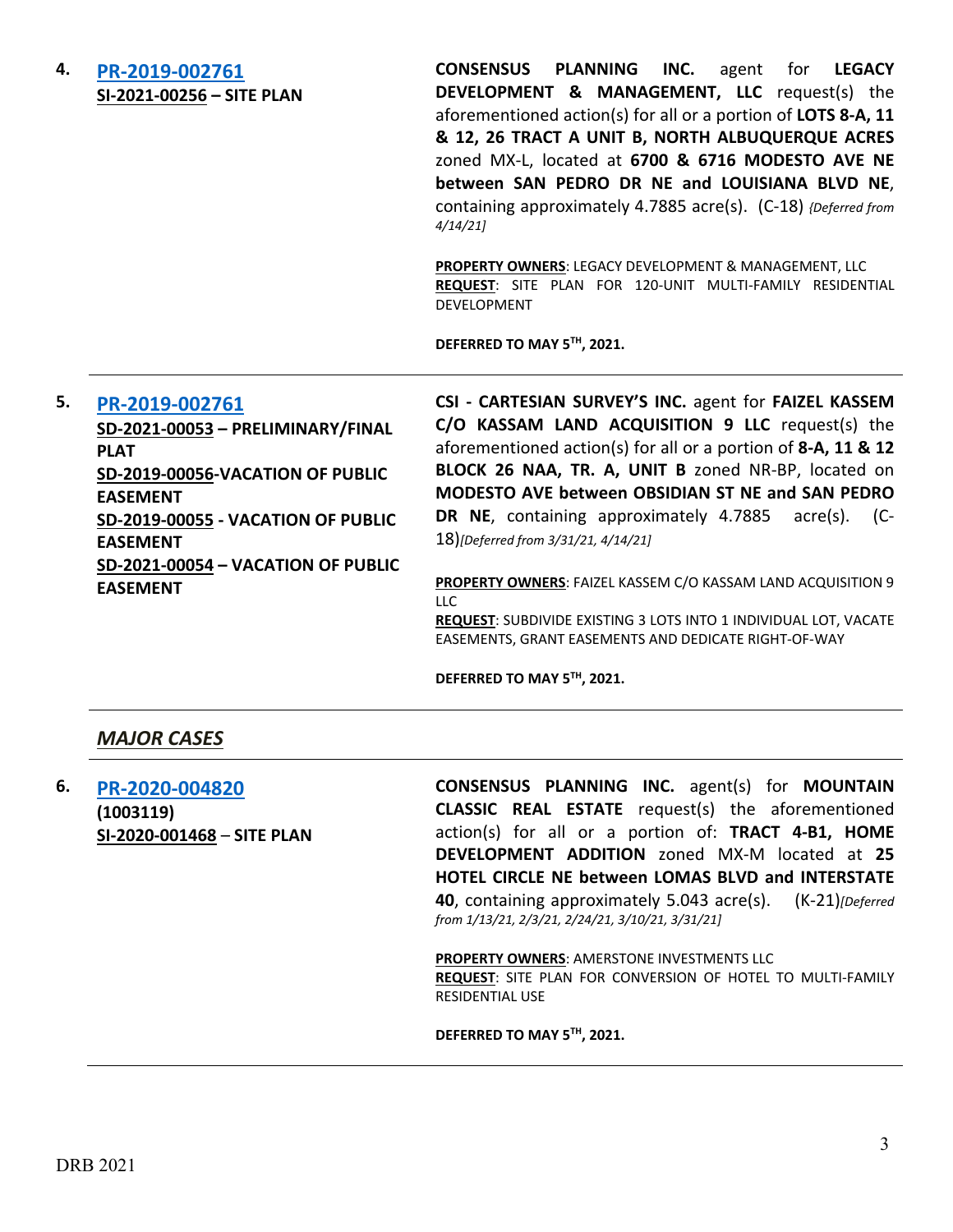#### **7. [PR-2020-004447](http://data.cabq.gov/government/planning/DRB/PR-2020-004447/DRB%20Submittals/PR-2020-004447_April_21,%202021/Application/Vacation%20submittal%20package_3.26.21.pdf)**

**SD-2021-00062 – VACATION OF RIGHT-OF WAY SD-2021-00063 – VACATION OF PUBLIC EASEMENT-7' utility SD-2021-00064 – VACATION OF PUBLIC EASEMENT-10' utility SD-2021-00065 – VACATION OF PUBLIC EASEMENT- access SD-2021-00066 – VACATION OF PUBLIC EASEMENT-10' utility SD-2021-00067 – VACATION OF PUBLIC EASEMENT-10' PNM/MST&TC west SD-2021-00068 – VACATION OF PUBLIC EASMENT-10' PNM/MST&TC east SD-2021-00069 – VACATION OF PUBLIC EASEMENT-20' utility**

**BOHANNAN HUSTON INC.** agent for **CITY OF ALBUQUERQUE AVIATION DEPARTMENT** requests the aforementioned action(s) for all or a portion of **TRACT A-1 SUNPORT MUNICIPAL ADDITION AND AIRPORT PARK** zoned **NR-SU**, **located at 2700 GIRARD BLVD SE between GIBSON BLVD and SUPORT BLVD** containing approximately **116** acre(s). (**M-16**)

**PROPERTY OWNERS**: CITY OF ALBUQUERQUE **REQUEST**: VACATION OF RIGHT-OF-WAY & VACATION OF EASEMENTS

**DEFERRED TO APRIL 28TH, 2021.**

| 8 | Project #PR-2019-002277 |  |
|---|-------------------------|--|
|   | (1002962)               |  |

| ,------- <i>,</i>         |  |
|---------------------------|--|
| SI-2019-00246 – SITE PLAN |  |

**RESPEC** agent(s) for **RAINBOW PASEO, LLC** request(s) the aforementioned action(s) for all or a portion of **TRACT A PLAT OF TRACTS A, B AND C CANTATA AT THE TRAILS UNIT 2 (BEING A REPLAT OF TRACT OS-4 THE TRAILS UNIT 2 & TRACT A TAOS AT THE TRAILS UNIT 2**)**,** zoned R-ML, located on **OAKRIDGE ST NW between OAKRIDGE ST NW and TREE LINE AVE NW**, containing approximately 3.26 acre(s). (C-9) *[Deferred from 8/15/19, 10/9/19, 12/4/19, 2/5/20, 3/4/20, 4/15/20, 6/3/20, 8/5/20], 9/30/20, 10/14/20, 12/16/20, 2/24/21]*

**PROPERTY OWNERS**: RV LOOP LLC **REQUEST**: 52 UNIT TOWNHOME DEVELOPMENT

**DEFERRED TO JUNE 23RD, 2021.**

**9. [PR-2020-004757](http://data.cabq.gov/government/planning/DRB/PR-2020-004757/DRB%20Submittals/PR-2020-004757_Apr_21_2021_supp/DRB%20Site%20Plan%20Submission.pdf) SI-2021-00307 – SITE PLAN (sketch plat 12-9-20)**

**KIMLEY-HORN** agent for **MACRITCHIE** requests the aforementioned action(s) for all or a portion of **TRACT C48 AND C49, TOWN OF ATRISCO GRANT,** zoned NR-BP, located on **VOLCANO RD between CENTRAL AVE and BRISTOL ST** containing approximately 9.59 acre(s). (K-9) *[Deferred from 3/31/21]*

**PROPERTY OWNERS**: JUANITA GARCIA GONZALEZ

**REQUEST**: REVIEW OF PROPOSED RV STORAGE FACILITY ON 9.59 ACRE SITE LOCATED AT THE NORTHWEST CORNER OF CENTRAL AVE AND VOLCANO RD

**DEFERRED TO MAY 5TH, 2021.**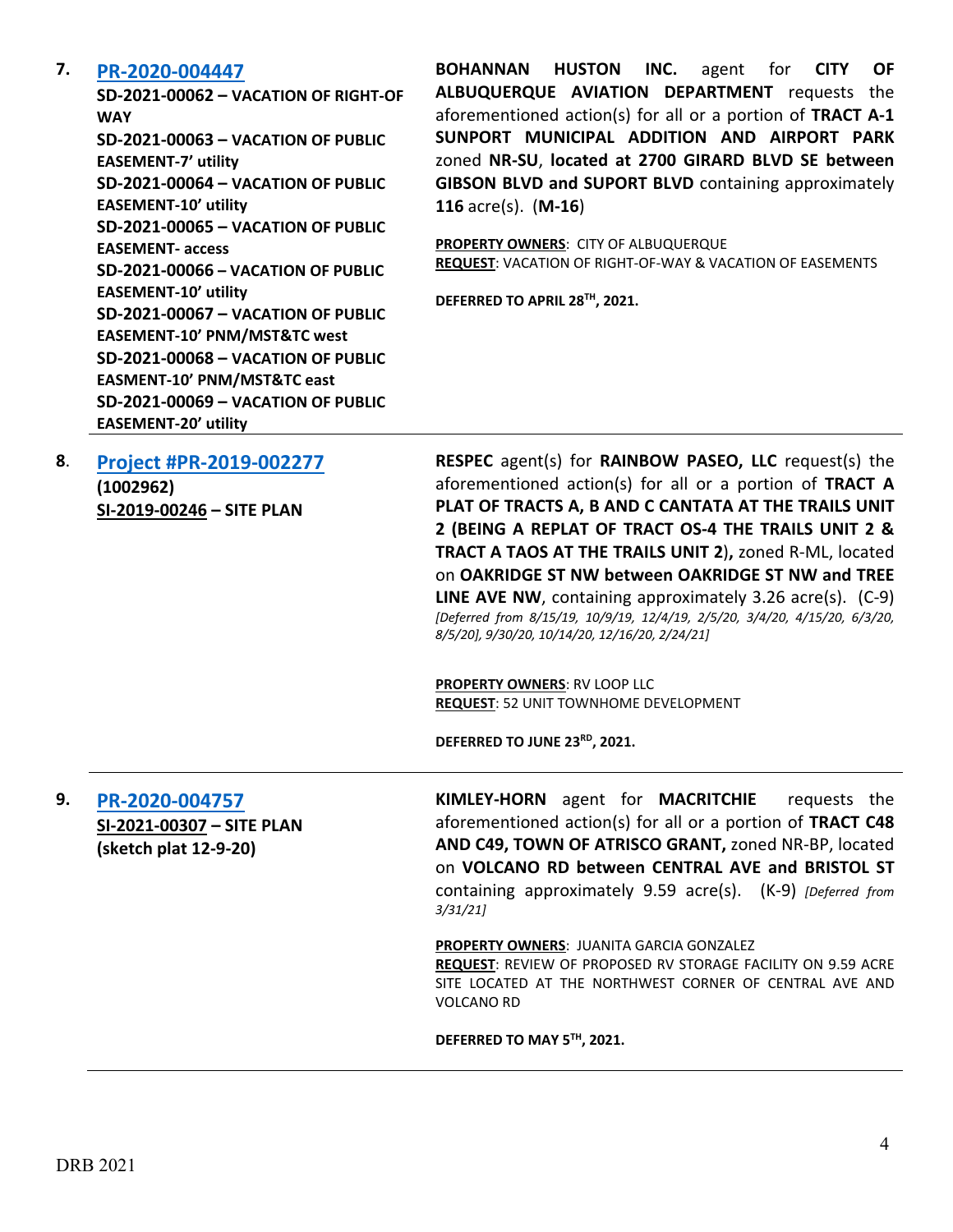#### **10. [PR-2020-004761](http://data.cabq.gov/government/planning/DRB/PR-2020-004761/DRB%20Submittals/PR-2020-004761_April_21_2021_Supp/Application/PR-2020-004761_DRB%20Supp_form_REV.pdf)**

**SD-2021-00032 – PRELIMINARY PLAT**

**CSI – CARTESIAN SURVEYS INC.** agent for **LAURA WILLIAMS/HORIZON AUTO GLASS** requests the aforementioned action(s) for all or a portion of **LOT 1, BLOCK 33, NORTH ALBUQUERQUE ACRES TRACT A UNIT B**, zoned NR-BP, located at **8310 SAN PEDRO DR NE between ANAHEIM AVE NE and CARMEL AVE NE** containing approximately 0.9977 acre(s). (C-18) *[Deferred from 3/17/21]*

#### **PROPERTY OWNERS**: LEAR PROPERTIES LLC

**REQUEST**: PRELIMINARY PLAT TO DEDICATE RIGHT OF WAY TO THE CITY OF ALBUQUERQUE ALONG SAN PEDRO DR NE AND ANAHEIM AVE NE CREATING ONE NEW LOT FROM ONE EXISTING LOT

**IN THE MATTER OF THE AFOREMENTIONED APPLICATION, BEING IN COMPLIANCE WITH ALL APPLICABLE REQUIREMENTS OF THE DPM AND THE IDO, THE DRB HAS** *APPROVED* **THE PRELIMINARY PLAT.**

### *MINOR CASES*

**11. [PR-2019-002976](http://data.cabq.gov/government/planning/DRB/PR-2019-002976/DRB%20Submittals/PR-2019-002979_April_21_2021_Supp/Application/PR-2019-002976_Supp.pdf)**

**SD-2020-00210 – PRELIMINARY/FINAL PLAT VA-2020-00447 – SIDEWALK WAIVER (Sketch plat 10/23/19)**

**CSI – CARTESIAN SURVEYS, INC.** agent(s) for **BEELING ARMIJO** requests the aforementioned action(s) for all or a portion of: **LOT 9, EASTERLY PORTION OF 20 FT LOT 8 AND PORTION OF LOT 10, BLOCK 2, SANDIA MANOR** zoned R-1D, located at **17400 HILLDALE RD NE between HILDALE RD NE and CAMINO DE LA SIERRA NE**, containing approximately 0.5108 acre(s). (K-23) *{Deferred from 12/9/2, 1/13/210, 1/27/21, 2/3/21, 2/24/21, 3/17/21, 3/31/21, 4/14/21]*

#### **PROPERTY OWNERS**: BEELING ARMIJO

**REQUEST**: SUBDIVIDE LOTS, ELIMINATE INTERIOR LOT LINES OF 3 EXISTING LOTS CREATING ONE NEW LOT, DEDICATE EASEMENTS

**IN THE MATTER OF THE AFOREMENTIONED APPLICATION, BEING IN COMPLIANCE WITH ALL APPLICABLE REQUIREMENTS OF THE DPM AND THE IDO, THE DRB HAS** *APPROVED* **THE SIDEWALK WAIVER AND THE PRELIMINARY/ FINAL PLAT. FINAL SIGN OFF IS DELEGATED TO TRANSPORTATION FOR CONFIRMATION OF THE UNUSED PORTION OF DRIVE-PAD AND FOR REPLACEMENT OF FIRM SURFACE FOR THE ACCESS WAY AND TO PLANNING FOR THE INFRASTRUCTURE IMPROVEMENTS AGREEMENT AND THE AGIS DXF FILE.**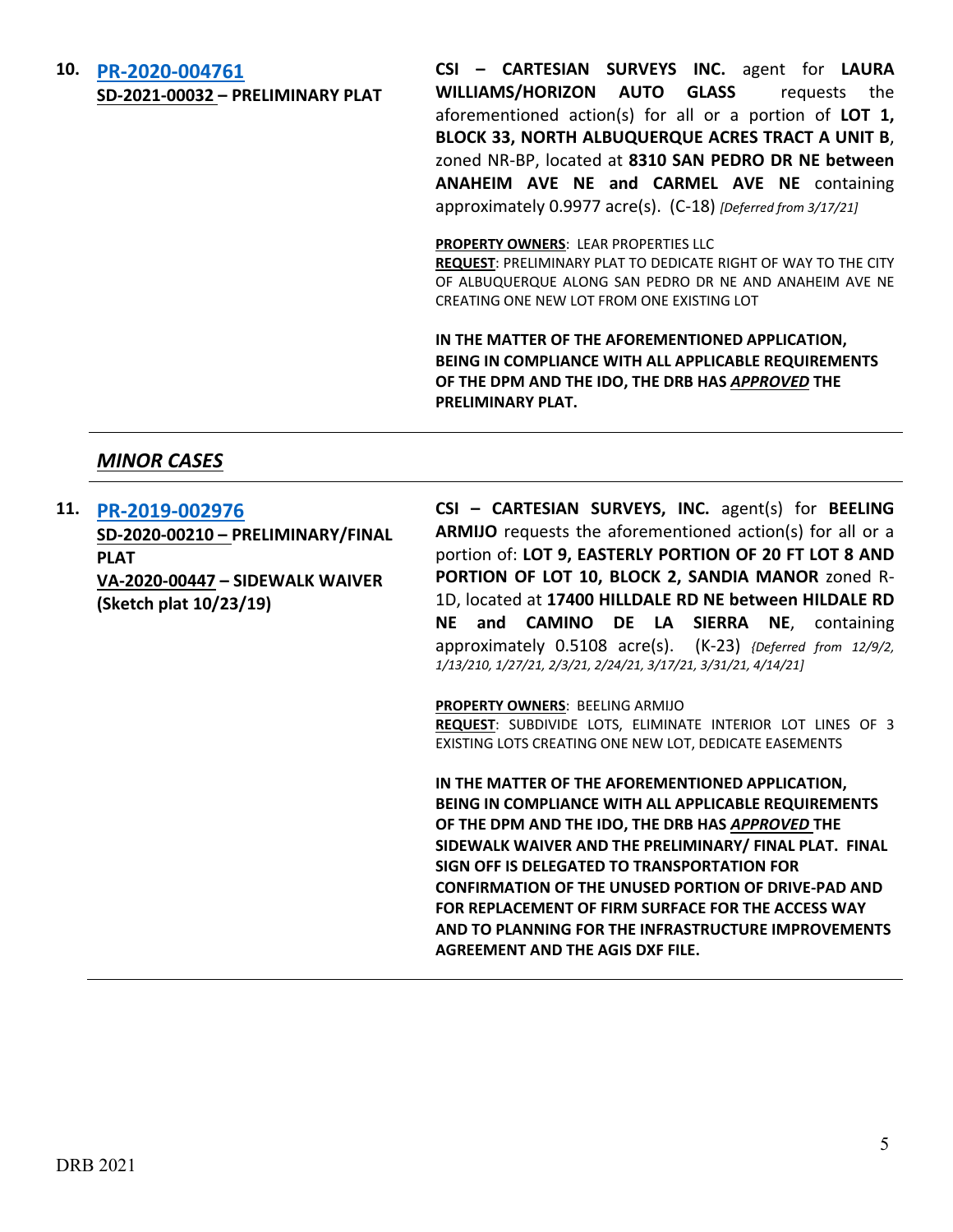**12. [PR-2020-004138](http://data.cabq.gov/government/planning/DRB/PR-2020-004138/DRB%20Submittals/PR-2020-004138_April_21_2021%20(P&F)/Application/Final%20Plat%20Submittal%20SD-2020-00225%20(2).pdf) SD-2021-00076 – PRELIINARY/FINAL PLAT HUITT-ZOLLARS, INC. SCOTT EDDINGS** agent(s) for **MDS DEVELOPMENT, LLC** request(s) the aforementioned action(s) for all or a portion of: **TRACT A-1-A-5 & TRACT A-4, MESA DEL SOL INNOVATION PARK** zoned PC, located on **BOBBY FOSTER**, containing approximately 33.3 acre(s). (R-15) **PROPERTY OWNERS**: MDS INVESTMENTS **REQUEST**: FINAL PLAT CTREATING FOUR LOTS FROM TWO **DEFERRED TO MAY 5TH, 2021**. **13. [PR-2021-005296](http://data.cabq.gov/government/planning/DRB/PR-2021-005296/DRB%20Submittals/) SD-2021-00058 - PRELIMINARY/FINAL PLAT ISAACSON & ARFMAN, INC.** agent(s) for **STORAGE ENTERPRISES** request(s) the aforementioned action(s) for all or a portion of: **TRACT 1-A1, MUELLER INDUSTRIAL, TRACT C4, LANDS OF MENAUL SCHOOL, INC.,** zoned NR-GM, located at **720 CANDELARIA RD NE between CANDELARIA RD NE and MENAUL BLVD NE**, containing approximately 7.8883 acre(s). (H-15) *(Deferred from 4/7/21]* **PROPERTY OWNERS**: STORAGE ENTERPRISES LLC & RJ ENTERPRISEINVESTMENTS LLC **REQUEST**: SUBDIVISION OF LAND

**DEFERRED TO MAY 5TH, 2021**.

*SKETCH PLAT*

**14. [PR-2020-004215](http://data.cabq.gov/government/planning/DRB/PR-2020-004215/DRB%20Submittals/PR-2020-004215_April_21_2021/Application/Sketch%20Plat%20Review%20Application.pdf) PS-2021-00049 -SKETCH PLAT** **JM CIVIL ENGINEERING** agent(s) for **KYLE FLAMING** request(s) the aforementioned action(s) for all or a portion of: **LOT C BLOCK 7, BOYD'S ADDITION,** zoned MX-L, located at **6201 MONTGOMERY BLVD NE between SAN PEDRO**, and **LOUISIANA** containing approximately .3 acre(s). (F-18)

**PROPERTY OWNERS**: ETHRIDGE PROPERTIES LLC **REQUEST**: REVIEW FOR ACCESS AND INFRASTRUCTURE

**THE SKETCH PLAT WAS REVIEWED AND COMMENTS WERE PROVIDED**